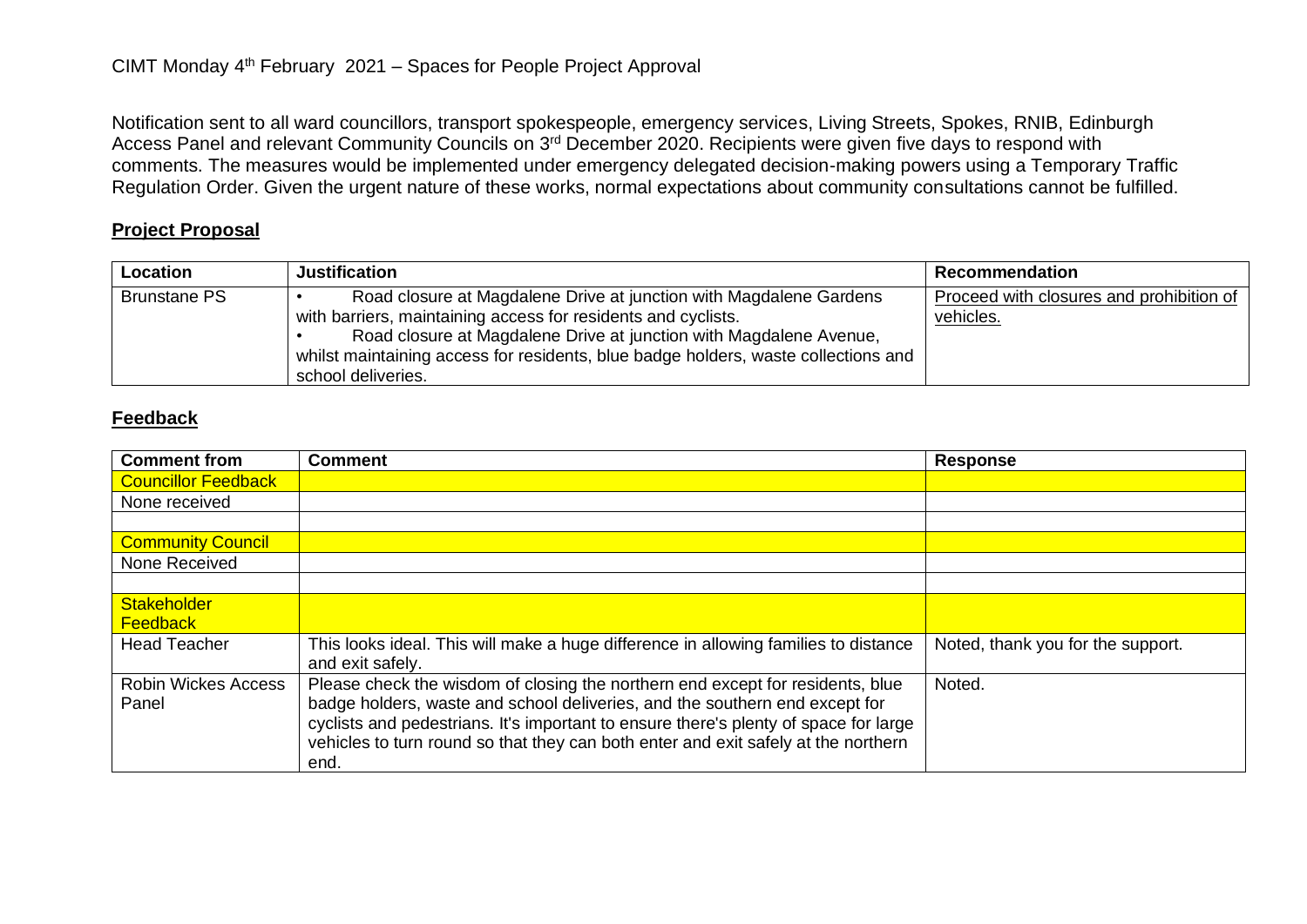| <b>Catriona Burness</b><br><b>RNIB</b> | Street layouts can cause difficulties at the best of times for visually impaired<br>people. We want to ensure that any temporary changes to our streets that may<br>appear across Scotland allow blind and partially sighted people and those with<br>other disabilities to get around safely.<br>Our policy position detailing our concerns and potential solutions, including a<br>Coronavirus Courtesy Code which we believe would help ensure blind and<br>partially sighted people can get out and about whilst maintaining a safe distance<br>from others can be found on our website at<br>https://www.rnib.org.uk/scotland/campaigning-rnib-scotland/coronavirus-<br>courtesy-code                                                                                                                                                                                          | <b>Noted</b>                                                                                               |
|----------------------------------------|-------------------------------------------------------------------------------------------------------------------------------------------------------------------------------------------------------------------------------------------------------------------------------------------------------------------------------------------------------------------------------------------------------------------------------------------------------------------------------------------------------------------------------------------------------------------------------------------------------------------------------------------------------------------------------------------------------------------------------------------------------------------------------------------------------------------------------------------------------------------------------------|------------------------------------------------------------------------------------------------------------|
| <b>Spokes Porty</b>                    | Spokes Porty welcomes the council's continued attempts to improve space for<br>safety for active travel around Brunstane Primary and fully supports this<br>proposal.<br>The use of full time 'School Streets' style filtering on Magdalene Drive seems<br>appropriate in this case. We feel that a full 'School Streets' scheme, similar to<br>those which have been successfully implemented around various other schools<br>in Edinburgh, is the best solution to Bruntstane Primary's historic problem with<br>traffic. We appreciate that this may not be possible under the Spaces For People<br>scheme, but hope that such a solution is now being looked at in the longer term.<br>It would be good to work with the council's waste team to limit use of waste<br>collection vehicles, where possible, in the vicinity of the school during drop off<br>and pick up times. | Noted – we will liaise with the school on<br>more permanent measures via the<br>school travel plan review. |
| <b>PUBLIC FEEDBACK</b>                 |                                                                                                                                                                                                                                                                                                                                                                                                                                                                                                                                                                                                                                                                                                                                                                                                                                                                                     |                                                                                                            |
| None received                          |                                                                                                                                                                                                                                                                                                                                                                                                                                                                                                                                                                                                                                                                                                                                                                                                                                                                                     |                                                                                                            |
|                                        |                                                                                                                                                                                                                                                                                                                                                                                                                                                                                                                                                                                                                                                                                                                                                                                                                                                                                     |                                                                                                            |
| <b>COMMONPLACE</b>                     |                                                                                                                                                                                                                                                                                                                                                                                                                                                                                                                                                                                                                                                                                                                                                                                                                                                                                     |                                                                                                            |
|                                        | Magdalene Drive is used as a short cut by drivers avoiding queues on Milton<br>Road. There are also a lot of parked cars on the road as few driveways. The<br>volume and speed of the cards make it impossible for kids to enjoy a safe<br>walk/cycle/scoot to school. We need Safer Streets to step in to close the roads<br>during school drop off and pick up times. The kids deserve to be the priority.                                                                                                                                                                                                                                                                                                                                                                                                                                                                        | <b>Noted</b>                                                                                               |